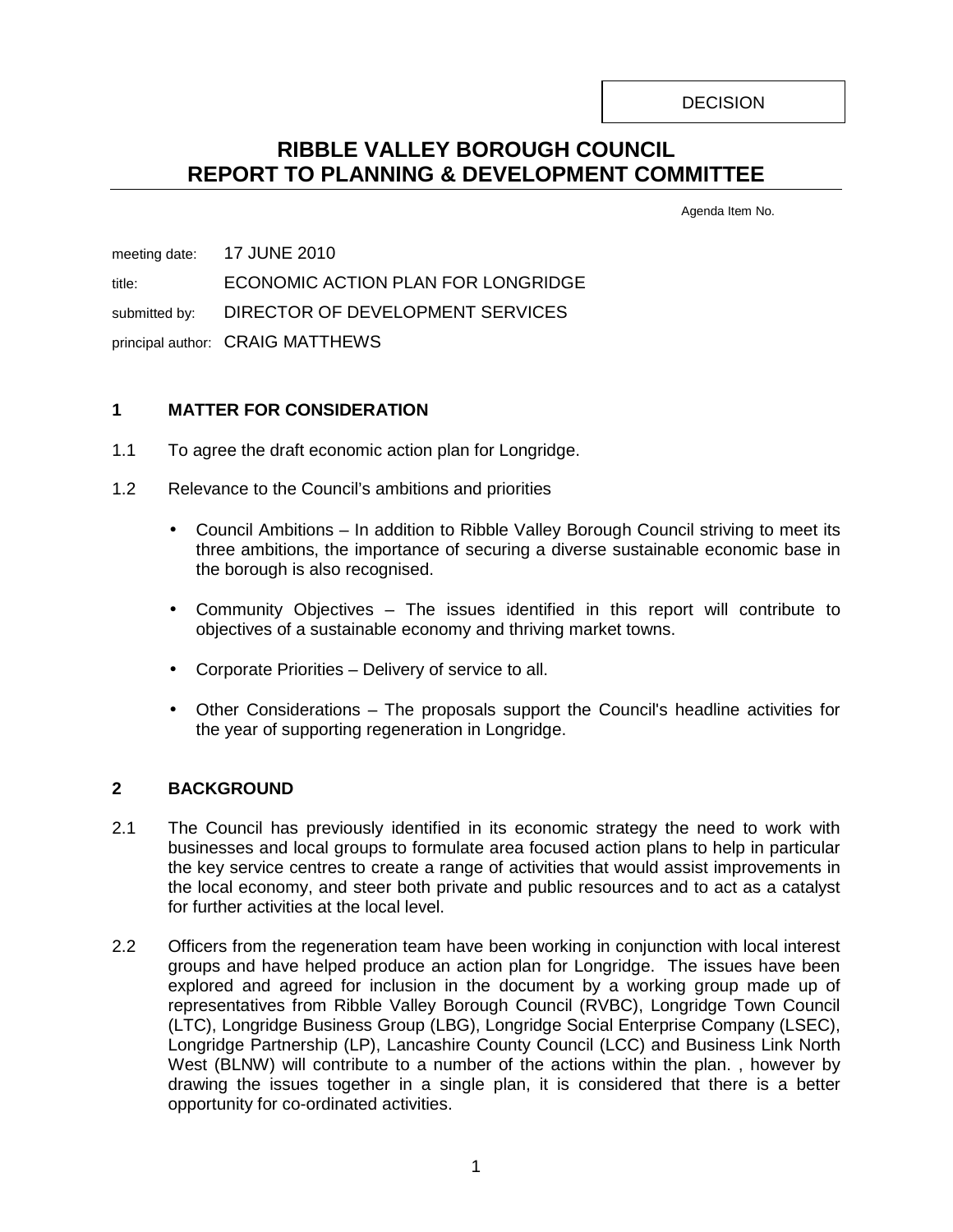#### **3 INFORMATION**

- 3.1 The action plan deals with a range of issues, some of which local groups and organisations will develop and carry forward and there are a number of proposals that will relate to the specific support from the regeneration team and also linked with a range of Council activities such as community development and the progression of the local development framework. Other activity will also be carried out through the auspices of the local strategic partnership and by drawing the issues together in a single plan, it is considered that there is a better opportunity for co-ordinated activities.
- 3.2 It can be seen from the action plan attached at appendix A to this report that the programme sub-divides into four broad themes of:
	- Supporting and sustaining new and existing businesses in Longridge
	- Improving the environment and appearance of Longridge and the overall visitor experience
	- Enhancing the role of Longridge as a key rural service centre
	- Strengthening economic opportunities and relationships between the town and the wider area
- 3.3 At the present stage the actions within these themes would be met from existing regeneration resources where applicable, however detailed proposals and specific projects that would be developed from the programme would be considered individually and where appropriate funding bids drawn up and co-ordinated to enable their delivery in due course via a range of partners.

#### **4 RISK ASSESSMENT**

- 4.1 The approval of this report may have the following implications
	- Resources None at present, however some projects may be identified as the plan progresses and in such matters, a report will be presented to the appropriate Committee.
	- Technical, Environmental and Legal None
	- Political None
	- Reputation The matters covered in this report link with the Council's objectives of a sustainable economy and thriving market towns.